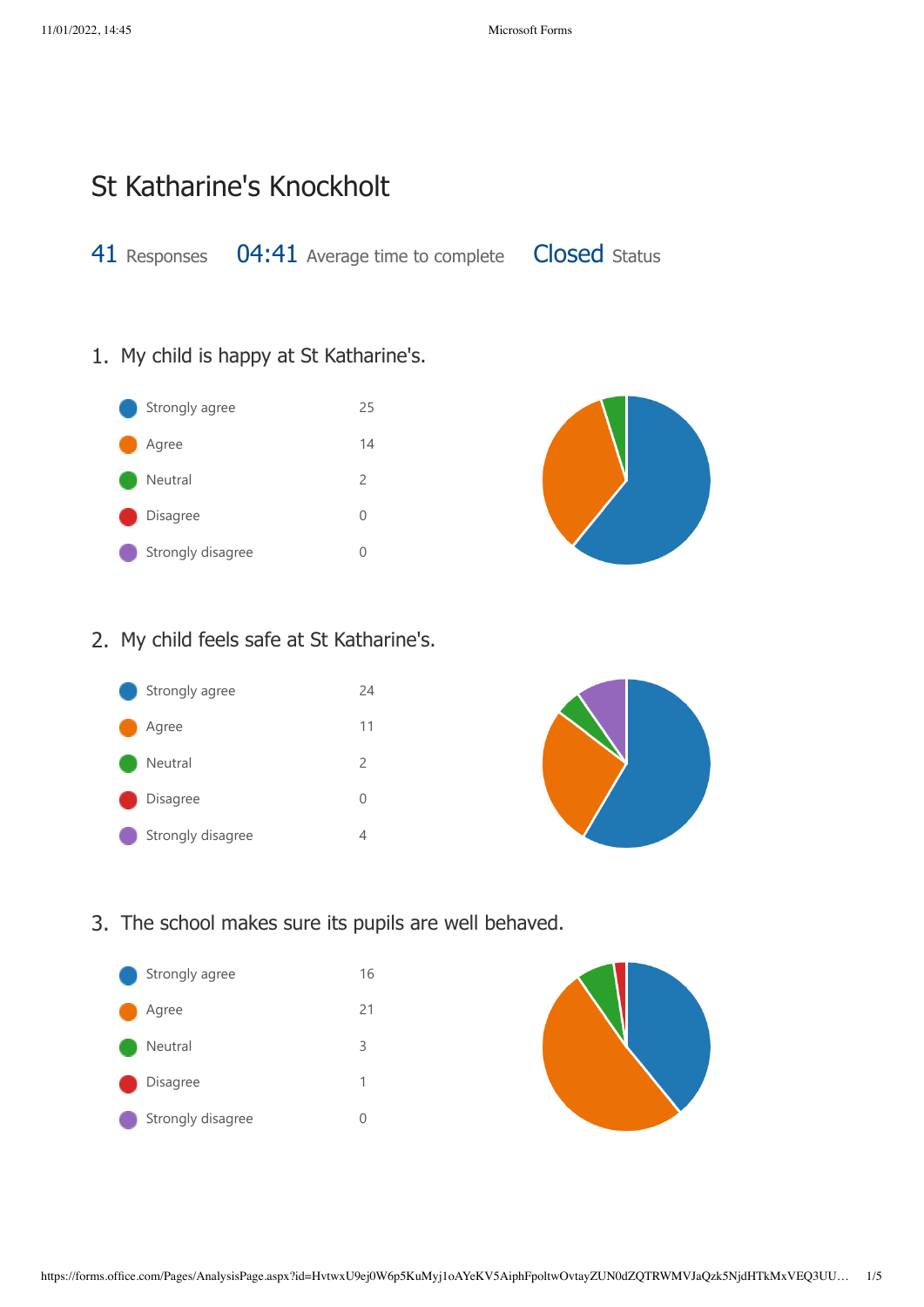4. The school deals with any bullying quickly and effectively.



5. The school makes me aware of what my child will learn during the year.





6. The school lets me know how my child is doing.

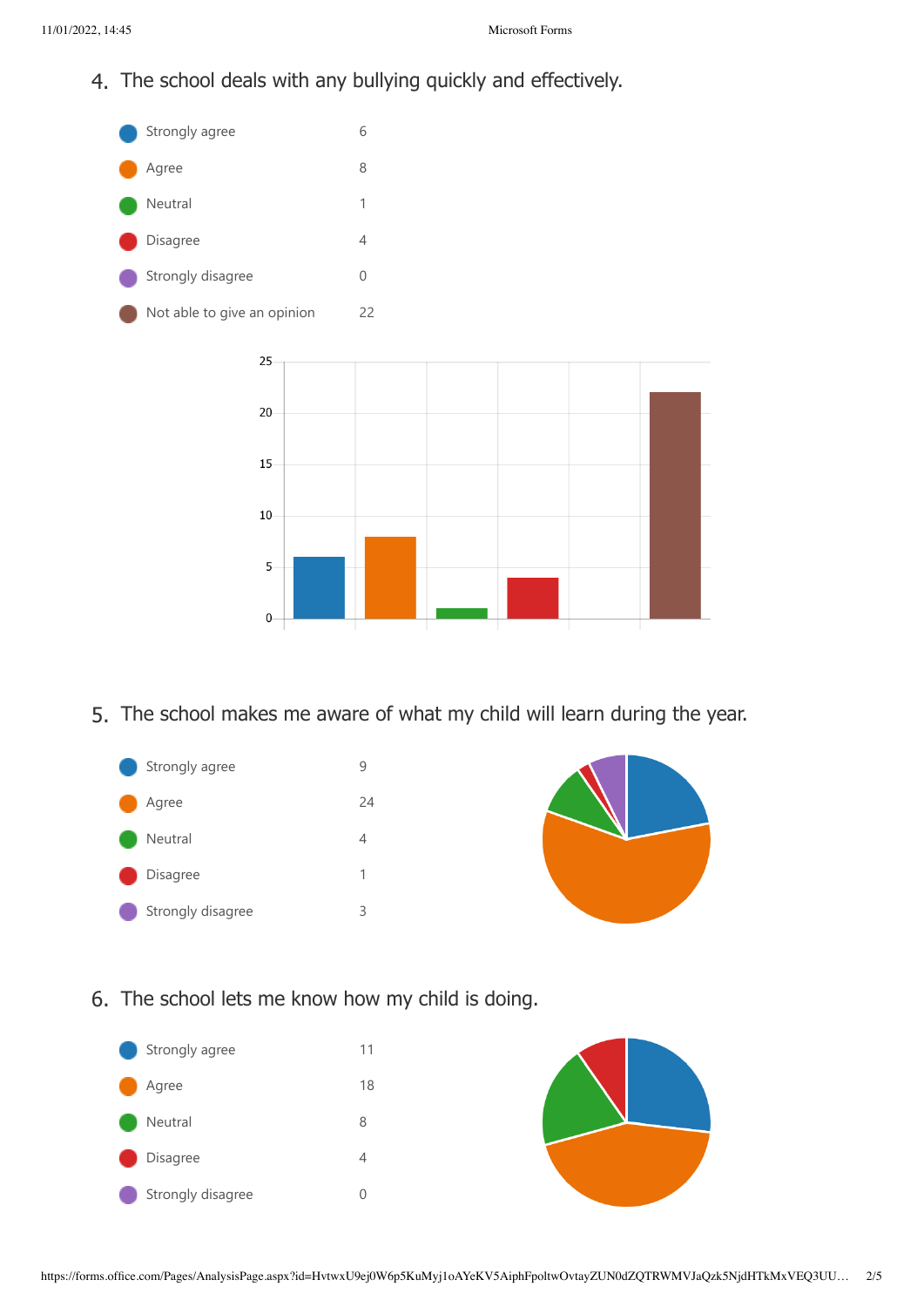7. When I have raised concerns with the school, they have been dealt with properly.



8. My child has special educational needs and/or disabilities.





9. My child does well at St Katharine's.



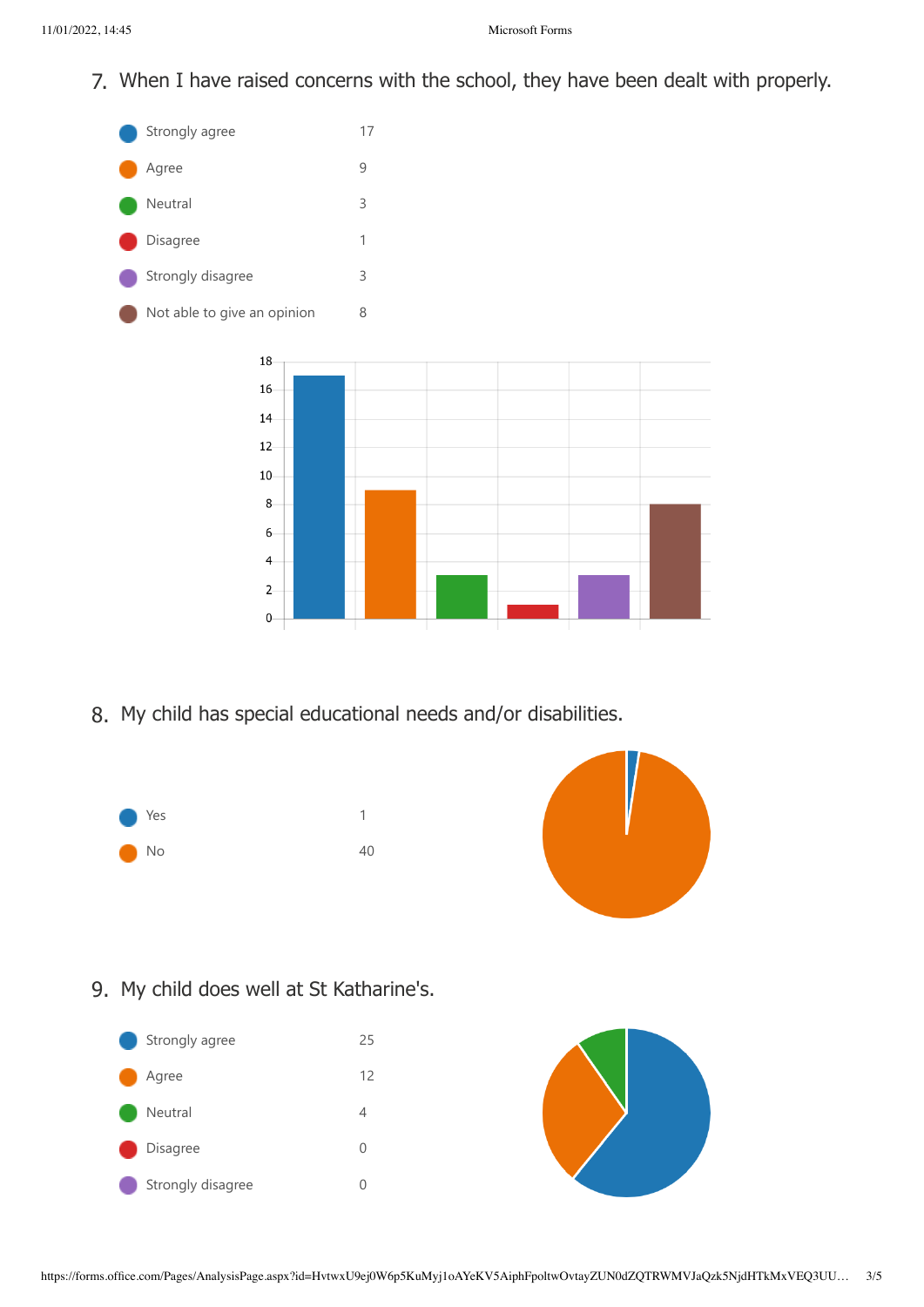10. My child can take part in clubs and activities at St Katharine's.



11. St Katharine's supports my child's wider personal development.





12. The school has high expectations for my child.